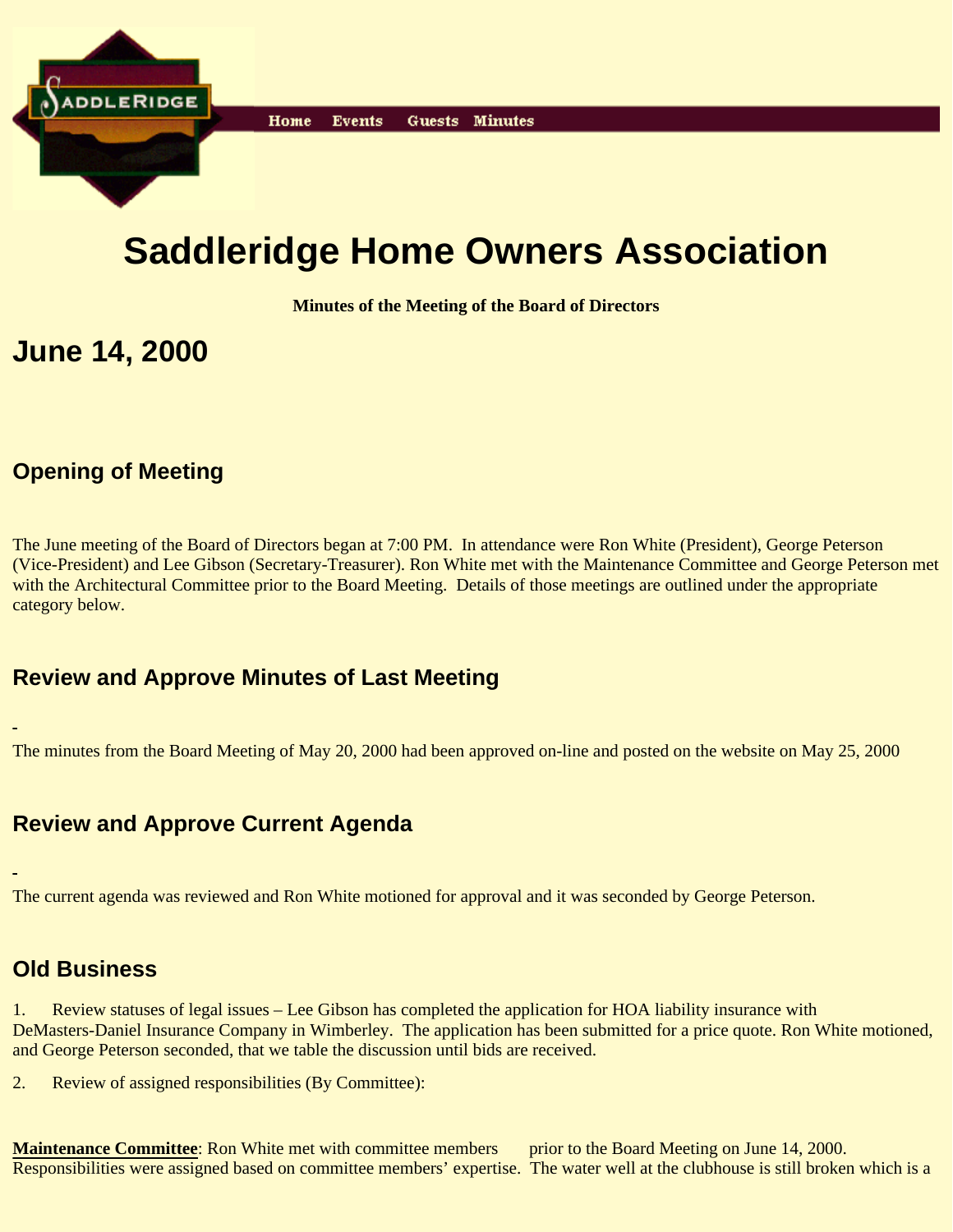high priority for the committee to have repaired. Culligan did come service their equipment. A list of tasks that are required were discussed and prioritized. It was agreed that any repairs, for any committee, that exceed \$100 would require Board approval.

**Clubhouse Committee:** Lee Gibson discussed back up plans to help Barbara Wilson maintain and reserve the clubhouse. Lee will do the post inspections after resident use and return deposits if the clubhouse is left in satisfactory condition. The Board did agree to waive the daily fee for the children's playgroup since they are not actually using the clubhouse for these activities. The Board also agreed that clubhouse usage dates remain posted on the website. Lee will come up with a "roster of duties" related to the Clubhouse upkeep and rotate these duties among all members on the Clubhouse committee to ensure continuity. A list of tasks to be completed by each resident after use will be posted at the clubhouse to ensure that deposits are returned.

**Neighborhood Committee:** Lee Gibson met with the Neighborhood Committee on June 13, 2000. Plans were made for the August 1<sup>st</sup> National Night Out for the Neighborhood Watch Program. Sheriff Don Montague and Sgt. Alan Bridges will attend this meeting as well as assist the committee in defining block captain criteria, which will be discussed at the NNO Meeting. Flyers will be distributed by July 15, 2000. The Committee also discussed implementing the "New Neighbor Greeting" program as well as developing a quarterly newsletter regarding information in SaddleRidge.

**Architectural Committee:** George Peterson met with the Architectural Committee on June 14, 2000 prior to the Board Meeting. They discussed on-going activities as well as a method to develop a process for looking for new candidates to rotate on to the committee. Various alternatives were discussed for this process, including web site postings. Wink Dickey is continuing work on a database to store all information related to Architectural Committee activities, i.e. house plans approved, lot number, builder, etc. This will enable Committee members to retrieve information electronically based on selected criteria.

The Board agreed to convert the extra room in the Clubhouse to a file area for the Architectural Committee. Separate locks will be installed to ensure security of the area.

**Homepage/Database Committee: George Peterson expressed concern about the clubhouse calendar not being up to date on the website and this will be discussed with Barbara Wilson. George wants to ensure we keep the database updated as currently as possible with dues payments. He is also concerned about a back up for database activities. We still need members on this committee.**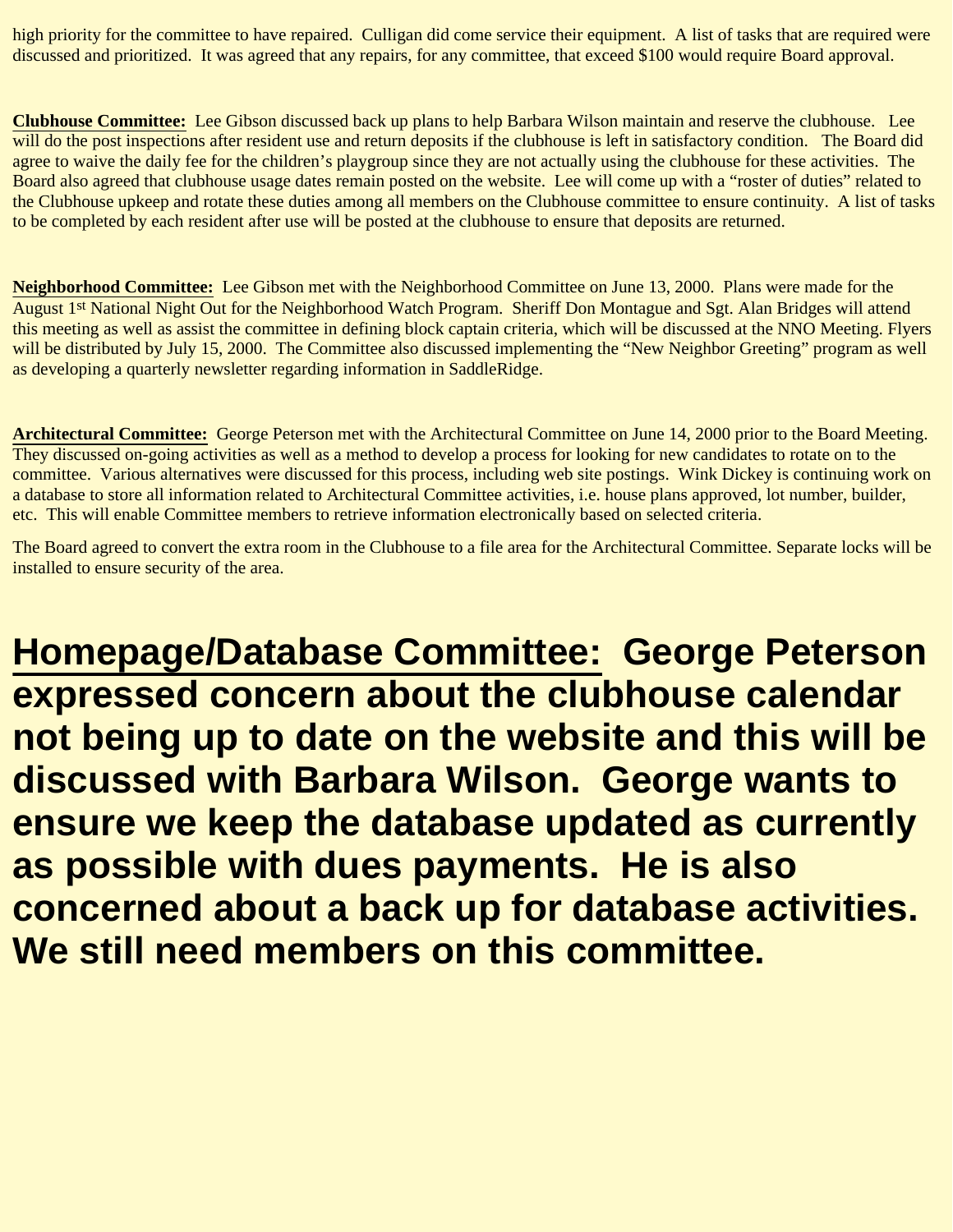# **Broken Sign Status at South entrance: We are still awaiting**

Feedback from the original contractor that made the signs and hope that will occur soon.

**Nomination Committee:** Ron White continues to recruit residents for this committee. The election is scheduled for October so The Board is concerned about getting this committee staffed. He will continue to recruit to get all positions filled. Tentative dates for the fall election meeting are September 30<sup>th</sup> or October 14<sup>th</sup>.

It was motioned by Ron White and seconded by George Peterson that we post the residential committee listing on the website to recruit more residents to volunteer and help out.

3. All delinquent dues accounts were turned over to the MPB Collection Agency on June 7, 2000. As of today, 7 residents have submitted payment. The agency will send another letter out in 30 days if payment is still not received. After that, it will be reported to the applicable credit agencies and liens could be filed against each owner's property for non-payment of assessments.

4. Broken Sign Status: The original contractor has not responded to our request to date. He was waiting to see if he could obtain the stone. The Maintenance Committee has taken on the task to resolve the sign issue.

### **Review Monthly Financial Statements**

Lee Gibson presented the bank statement and reconciliation for review. The association has no outstanding debts other than normal trade accounts, which are paid as incurred. Lee also presented the 2000 Budget Status for review. As of 6/14/2000, the HOA is only \$800 in the red verses the \$3,300 we were at on April 29<sup>th</sup>. Once we apply what the Collection Agency transmits, the budget will be in the black!! Ron White motioned for approval and George Peterson seconded the motion.

### **New Business**

1. Lee Gibson motioned and Ron White seconded, that any seller and/or Mortgage Company pay \$20.00 for copies of the SaddleRidge Deed Restrictions and By-laws. All buyers receive these documents upon closing and the HOA should not bear the expense of copying and transporting papers to various entities, as this is the seller's responsibility. It was also agreed that there would be a 3-day turnaround for transmission of these documents as well as completion of a Resale Certificate for any request.

#### **Beginning Agenda for July Meeting**

- 1. Status of Resident Committee Request for Volunteers
- 2. Clubhouse Calendar Status on Website
- 3. Clubhouse Water Well Status